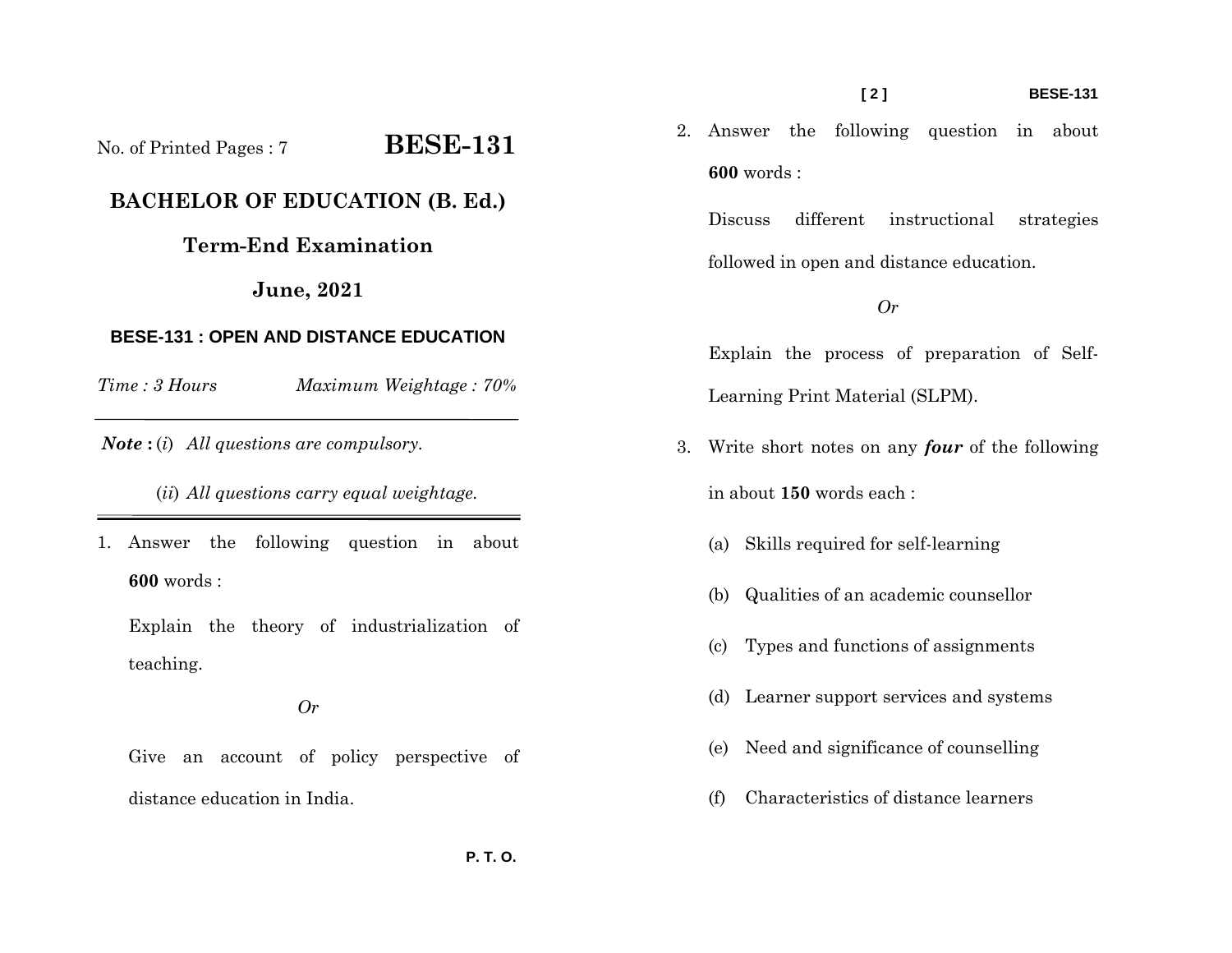### $[3]$ **BESE-131**

4. Answer the following question in about  $600$  words:

List different types of costs. Identify various factors that affect these costs in distance education. Then, explain the cost function in distance education with suitable examples.

 $[4]$ **BESE-131 BESE-131** 

शिक्षा में स्नातक (बी.एड.)

सत्रांत परीक्षा

जून*,* 2021

बी.ई.एस.ई.-131 : मुक्त एवं दूरस्थ शिक्षा

समय : 3 घण्टे बाह्य अधिकतम भारिता : 70%

*नोट*: (i) सभी प्रश्न अनिवार्य हैं।

 $(ii)$  सभी प्रश्नों की भारिता समान है।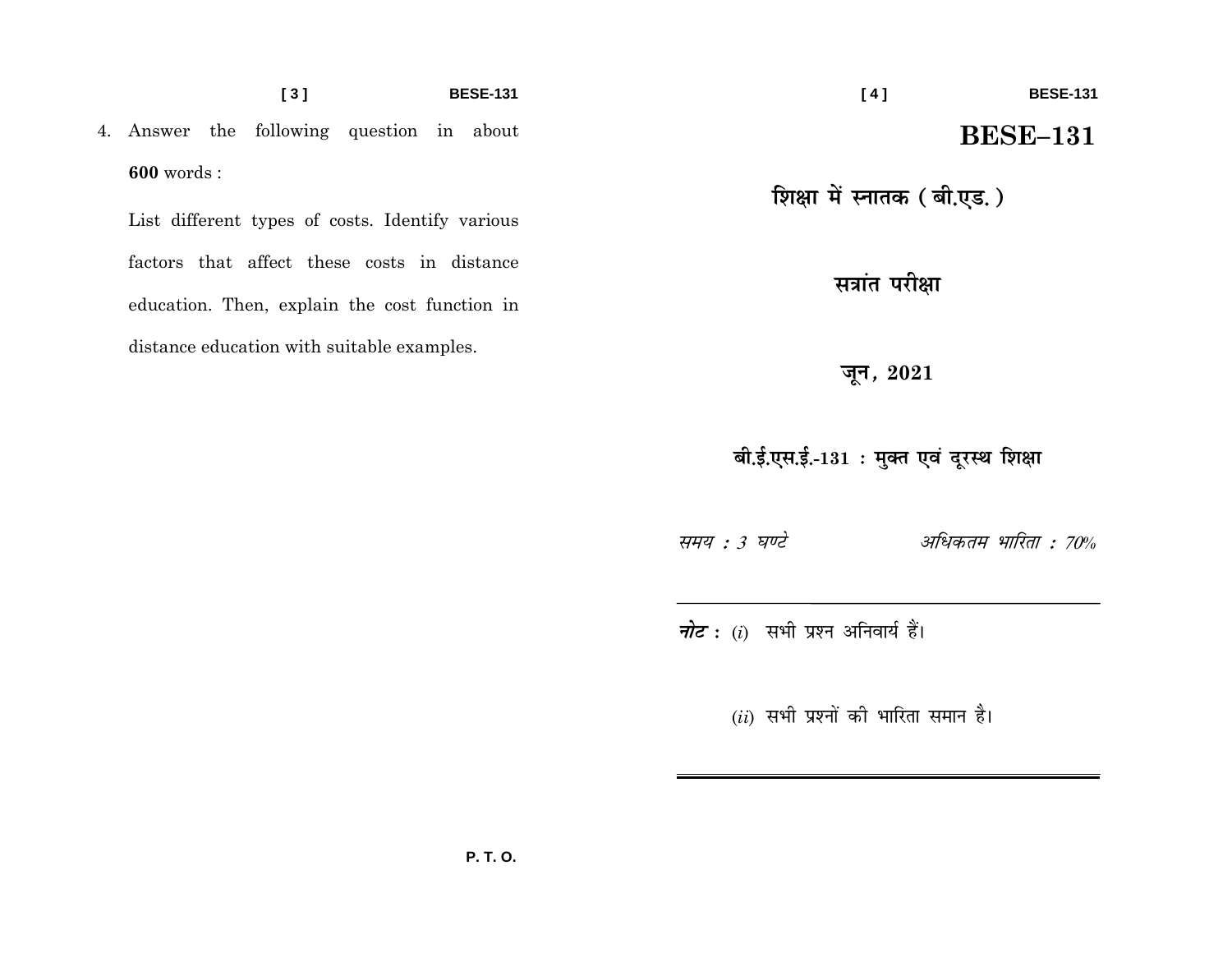$[5]$ **BESE-131** 1. निम्नलिखित प्रश्न का उत्तर लगभग 600 शब्दों में दीजिए : शिक्षण के औद्योगिकीकरण के सिद्धान्त की व्याख्या

# अथवा

भारत में दूरस्थ शिक्षा के नीतिगत परिप्रेक्ष्य का एक

विवरण दीजिए।

कोजिए।

2. निम्नलिखित प्रश्न का उत्तर लगभग 600 शब्दों में दीजिए :

मुक्त एवं दूरस्थ शिक्षा में अपनाई जा रही विभिन्न

अनुदेशात्मक युक्तियों की चर्चा कीजिए।

 $[6]$ **BESE-131** अथवा

स्व-अधिगम मुद्रित सामग्री के निर्माण की प्रक्रिया की

व्याख्या कीजिए।

3. निम्नलिखित में से किन्हीं **चार** पर संक्षिप्त टिप्पणियाँ

(प्रत्येक) लगभग 150 शब्दों में लिखिए:

- (a) स्व-अधिगम हेतु आवश्यक कौशल
- (b) एक शैक्षणिक परामर्शदाता के गुण
- (c) दत्तकार्यों के प्रकार एवं प्रकार्य
- (d) अध्येता सहायता सेवाएँ एवं तंत्र
- (e) परामर्श की आवश्यकता एवं महत्व
- (f) दूरस्थ अध्येताओं के अभिलक्षण